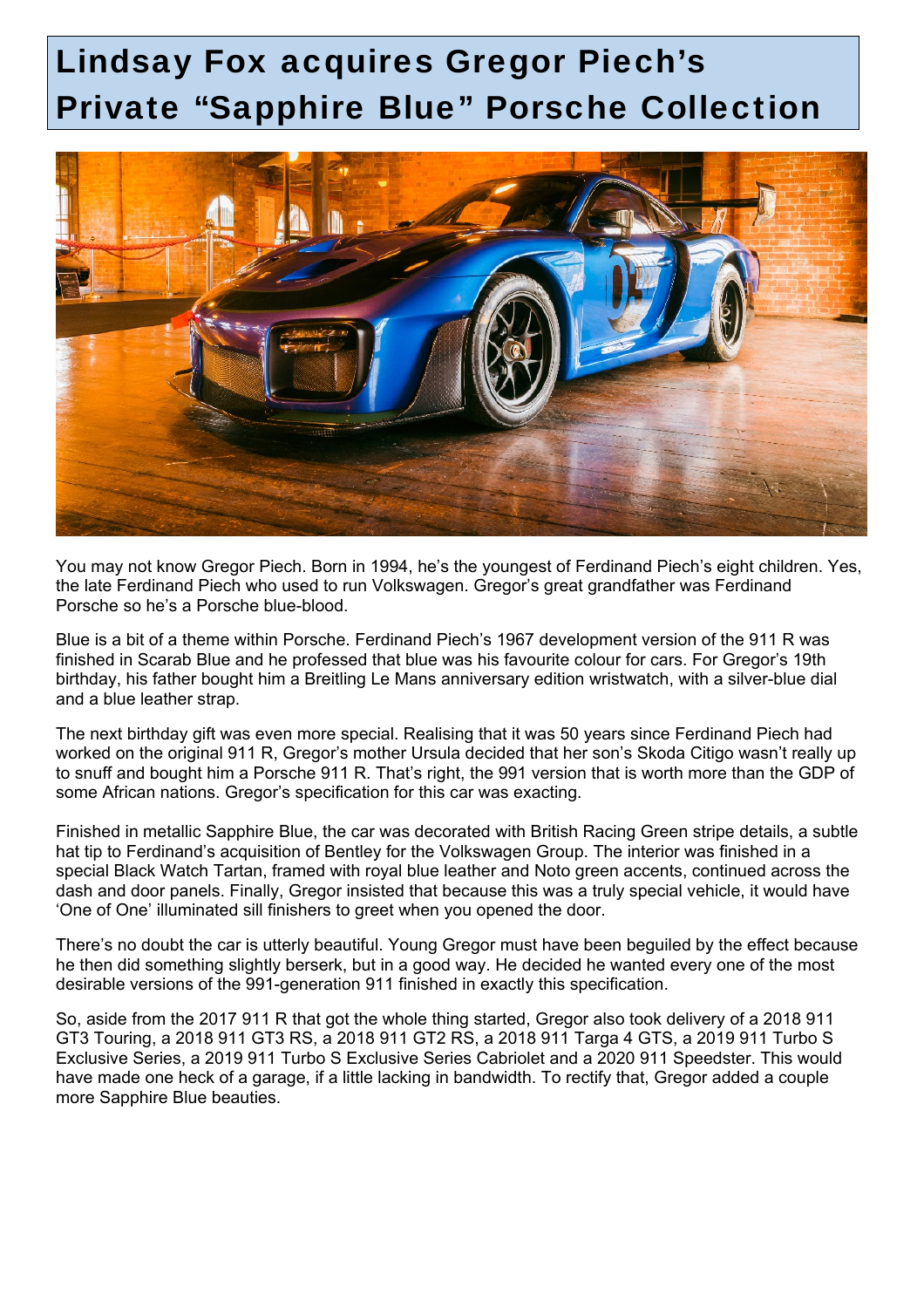

First up was a 2020 935 Flat nose. These are rare at the best of times, with only 77 being built. Four have come to Australia, with three of them housed at Fox. The naked carbon car is quite something, but the highlight is the Sapphire Blue one-of-one. That was followed by a 918 Spyder hypercar. Despite wearing issue number 135 of 918 vehicles, the Spyder was the last vehicle to be delivered, leaving the factory in 2020. We're still not quite sure how this happened, but if you're a Porsche/Piech, it's reasonable to assume you can pull some strings. This car features Sapphire Blue laser cut rims spokes with matching blue brake callipers.